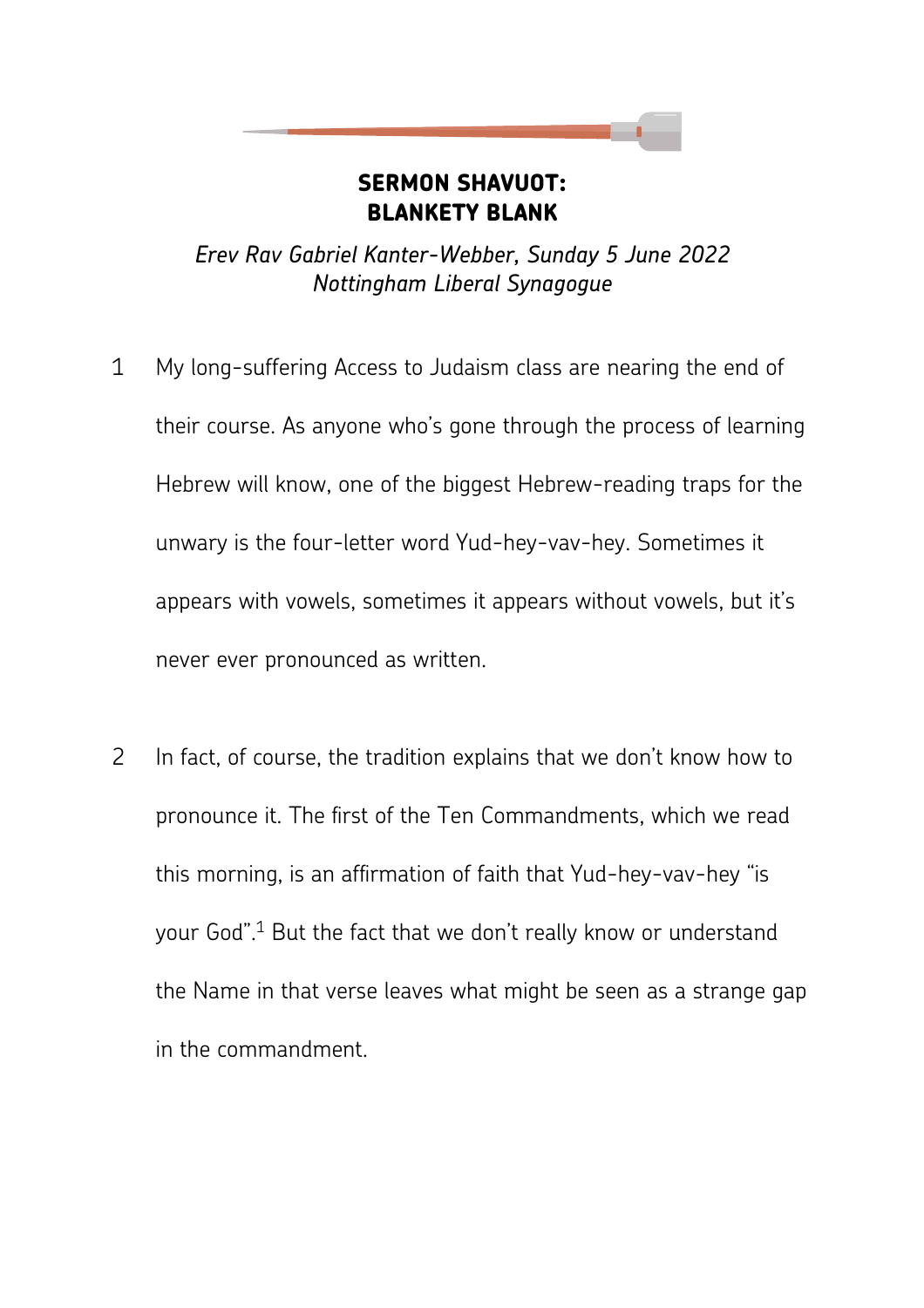- 3 Why don't we know the authentic pronunciation of the Divine name? A midrash suggests:<sup>2</sup> "It can be compared to the case of a king who threw a banquet, and invited guests. After they had eaten and drunk, they said to him: 'Give us swords and spears so that we can sport with them.' Instead, he gave them myrtle-branches. And they struck and wounded each other with them. The king said: 'If this is what you did with branches, imagine what harm you would have done if I'd given you swords!' Likewise, God said: 'If this is what you do when you don't know My real name, imagine what it would be like if I revealed it to you!'"
- 4 Now, difficult as it may be for us to believe that people partying in a national leader's home have a tendency to get carried away and engage in reprehensible behaviour, I'd like you to take a look at this photo:3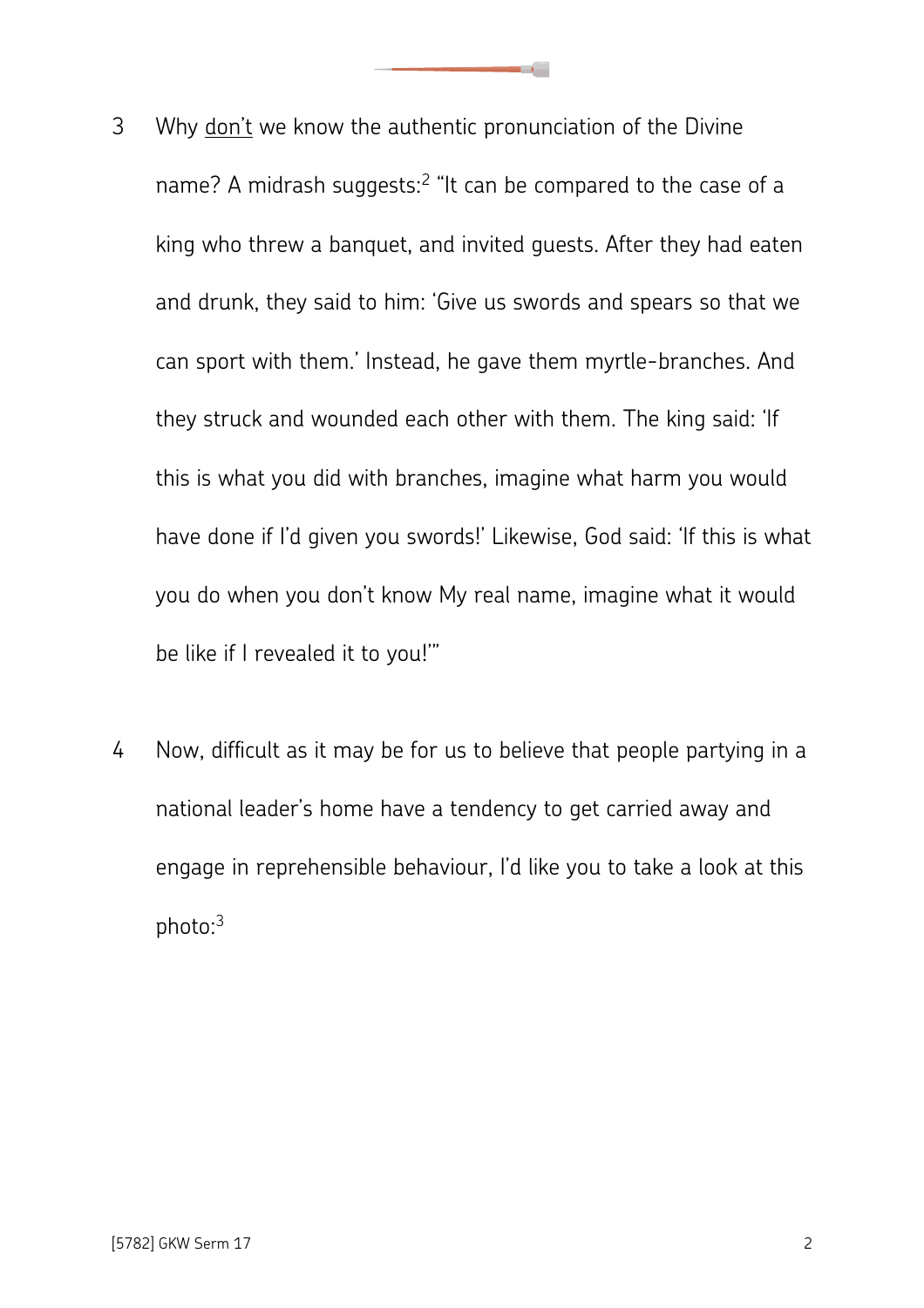

- 5 What do we notice about it? One of the most prominent features, it seems to me, is the pixelated faces of the five or six people standing to Boris Johnson's right.
- 6 Anonymity is a fascinating concept. It can be desired or undesired. It can be a mercy or a punishment. It can be a simple expression of disinterest.
- 7 We find many anonymous characters in Tanach. Most of them are simply what the bible scholar Adele Reinhartz calls "bit-players…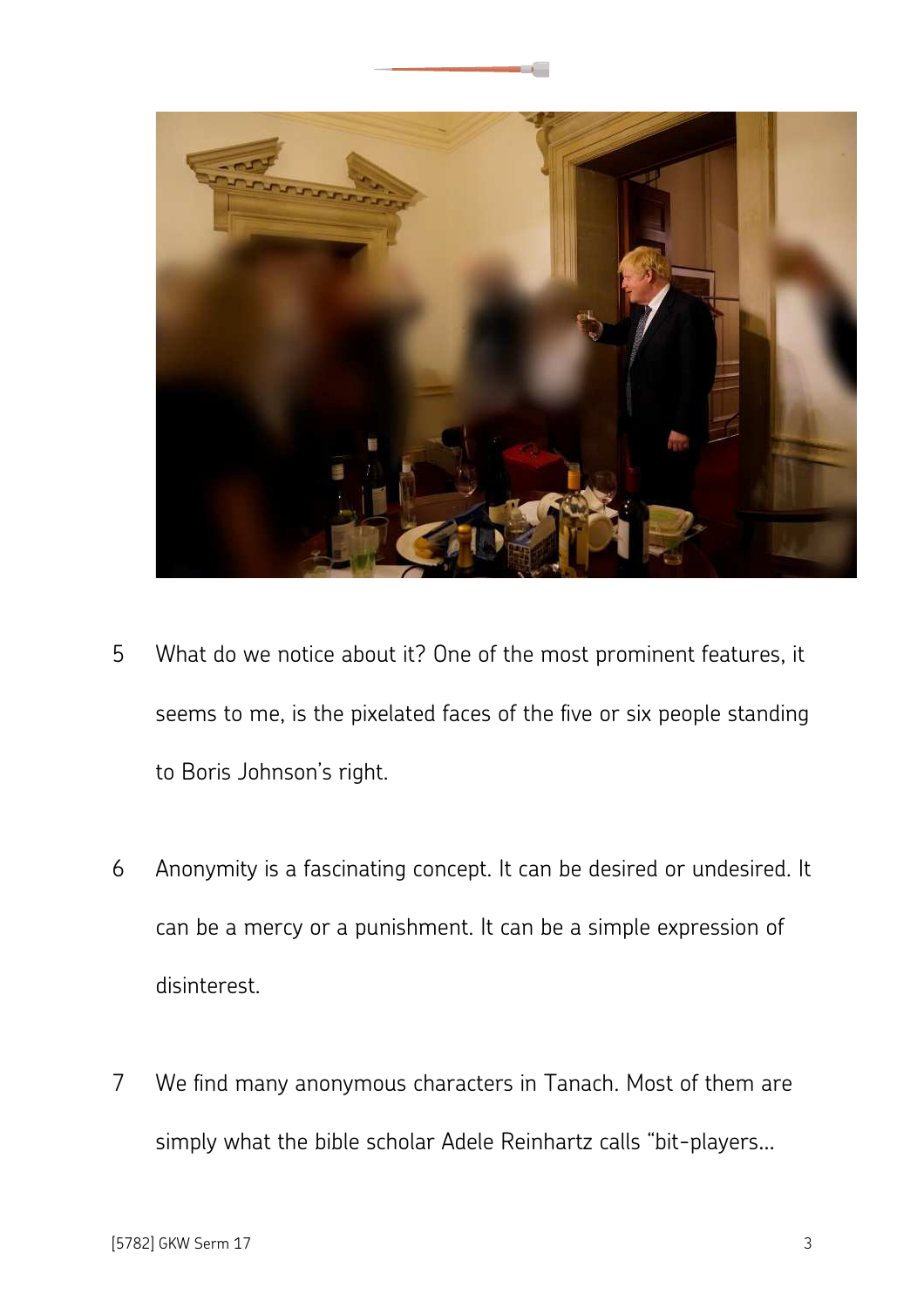obscure, incidental figures who make only fleeting appearances in the narrative".<sup>4</sup> A random man in the desert helps Joseph to find his brothers,<sup>5</sup> Job loses ten anonymous children,<sup>6</sup> and, in a little-known detail of the story of the death of Goliath, before going out to fight the giant, "David left his things with the [un-named] man in charge of the left luggage"!<sup>7</sup> Realistically, these people's names are not specified in the biblical text either to provide realism – Joseph would not have known personal details about the man he asked for directions – or because the information would simply be irrelevant. Additionally, of course, it is not unusual for female characters simply to be described as someone's wife or someone's daughter.<sup>8</sup>

8 Occasionally, though, anonymity is more significant. A really significant example appears in the Book of Ruth, which we read this morning. The relative of Ruth, from whom Boaz sought to release her, is addressed as Ploni Almoni.<sup>9</sup> Ploni Almoni is not a name; it is the biblical equivalent of Blankety Blank, So-and-so, or Joe Bloggs. The author of the biblical text took a very deliberate decision to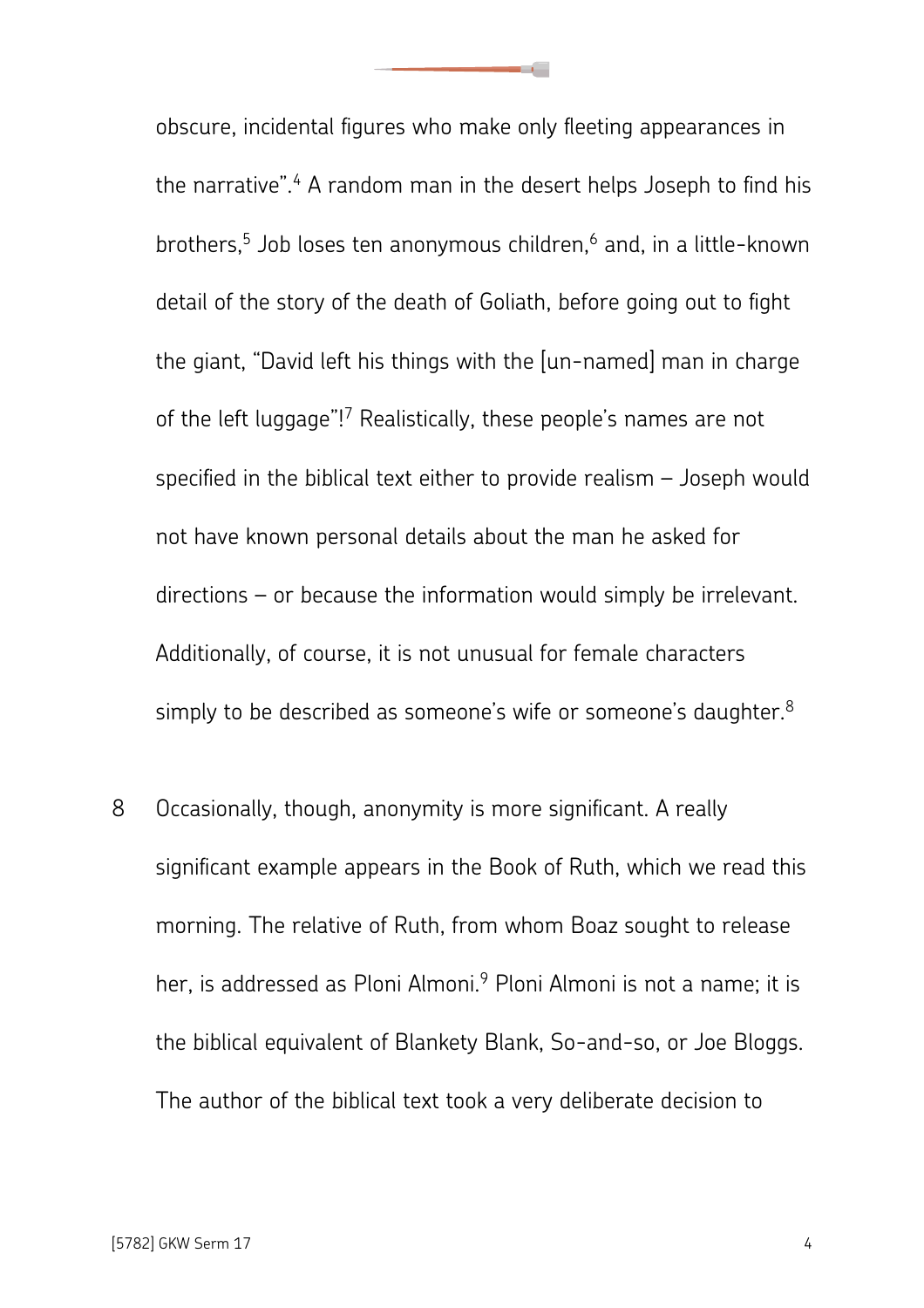

make clear that they were omitting to disclose this person's true identity.

- 9 Rashi suggests<sup>10</sup> that this was because Ploni had no desire to take Ruth as his wife, as was his right and arguably duty; since he chose to distance himself from his family affairs, he would also have his name erased from the narrative.
- 10 But Adele Reinhartz has a wider theory behind anonymity in Tanach: "Anonymity launches us into an uncertain realm in which the stability of identity cannot be taken for granted. But anonymity does not suppress the personal identities of the anonymous; it does not prevent us from seeking them out and fashioning their individuality. The ways in which we construct anonymous character identity involve us in the text as more than innocent bystanders. In allowing ourselves the freedom to engage the characters, we not only construct their identities but also our own."<sup>11</sup>
- 11 There is a massive gap at the heart of the Torah, indeed at the heart of Judaism. We do not know God's name. We cannot identify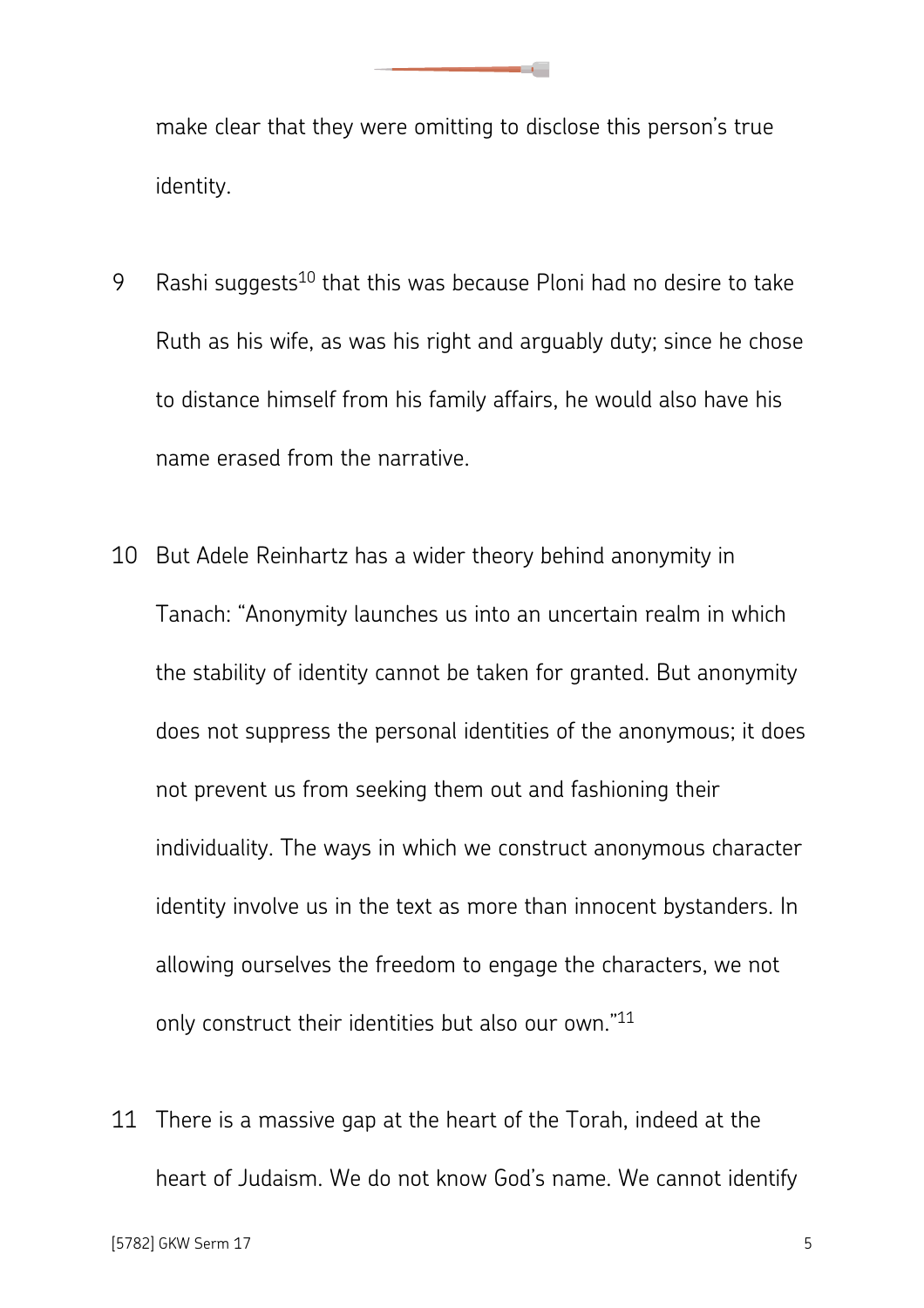

our God by name. We fill this gap by throwing ourselves into the text and the story, by understanding the character of God each in our own way.

12 Yet the midrash about the banquet, and its strange similarity to partygate and the Sue Gray report, gives us another important message as well: nobody is absolutely trustworthy. There must always be some limits, some accountability. The Ten Commandments are the beginnings of Jewish accountability, and, as with the anonymous characters littering Tanach, we have spent all of the time since revelation using our best endeavours to fill in the gaps. Long may this continue: kein y'hi ratzon, may this be

God's will.

1 Exodus 20:2

2 Ecclesiastes Rabbah 15:3

3 Sue Gray. *Findings of Second Permanent Secretary's investigation into alleged gatherings on government premises during covid restrictions* (Cabinet Office: 25 May 2022), <https://assets.publishing.service.gov.uk/ government/uploads/system/uploads/attachment\_data/file/1078404/2022-05-25\_FINAL\_FINDINGS\_OF SECOND\_PERMANENT\_SECRETARY\_INTO\_ALLEGED\_GATHERINGS.pdf>: 47.

4 Adele Reinhartz. *Why Ask My Name: anonymity and identity in biblical narrative* (New York: Oxford University Press, 1998): 19.

5 Genesis 37:15, 17